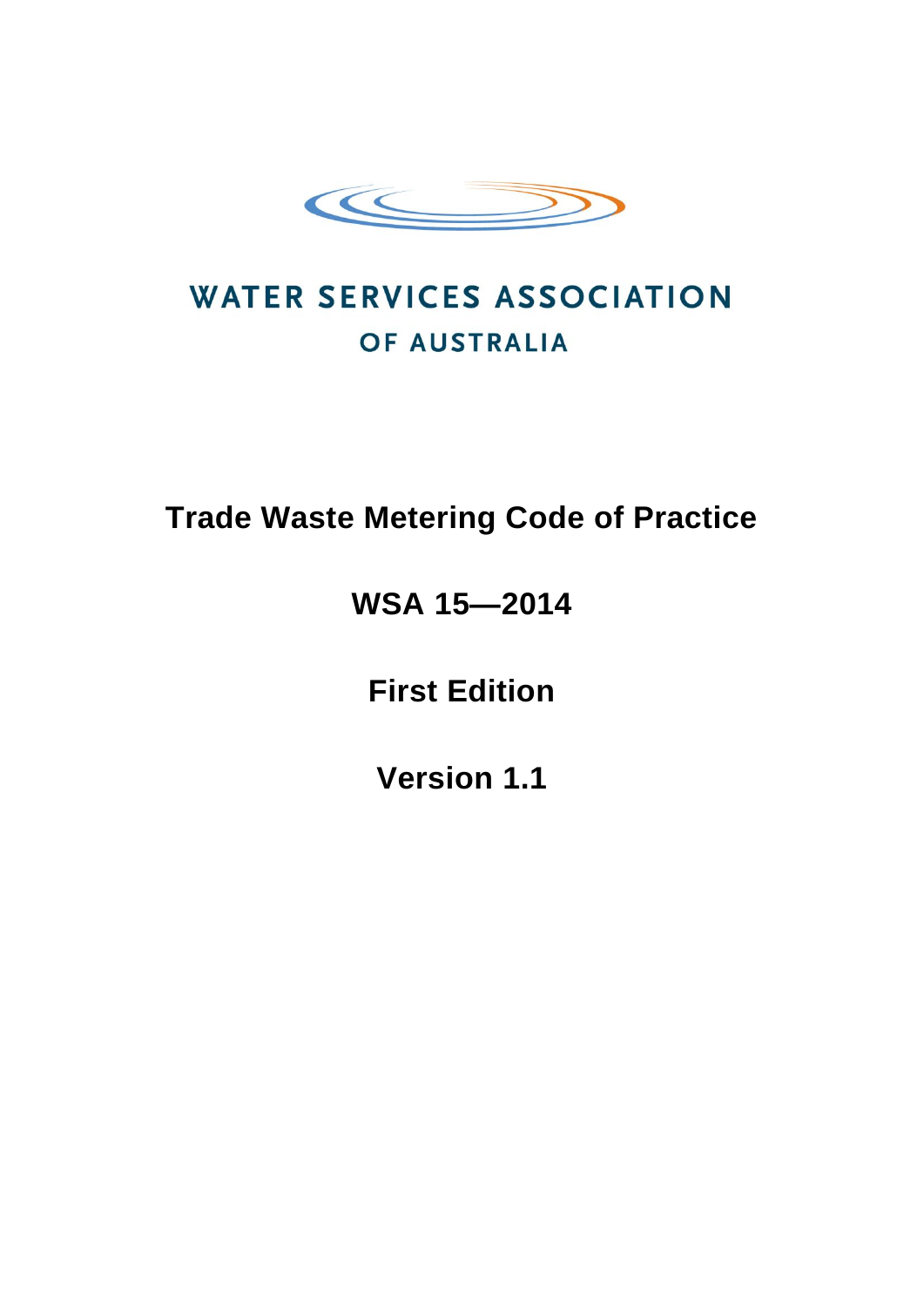## **CONTENTS**

### **PREFACE**

## **1 SCOPE**

- 1.1 PURPOSE
- 1.2 OBJECTIVES
- 1.3 REGULATORY CONTEXT
- 1.4 APPLICATION OF THE TRADE WASTE METERING CODE OF PRACTICE
- 1.5 INTRODUCTION AND FUTURE REVIEW OF THE CODE
- 1.6 TRADE WASTE METERING AND NATIONAL MEASUREMENT LEGISLATION
	- 1.6.1 National Measurement Legislation
	- 1.6.2 Pattern approval of trade waste meters
	- 1.6.3 Verification of trade waste meters
- 1.7 RELATED DOCUMENTS, CODES AND LEGISLATION

## **2 PLANNING**

- 2.1 GENERAL
- 2.2 PLANNING POLICY

## 2.3 PLANNING CRITERIA FOR METERING REQUIREMENTS OF TRADE WASTE

- 2.3.1 Flow rate ≥10 kL/day
- 2.3.2 Chargeable trade waste loads
- 2.3.3 Supporting trade waste risk estimation and management
- 2.3.4 Allowable rates of discharge
- 2.3.5 The discharge cannot be calculated using consumption data
- 2.3.6 Exception the use of other methods of establishing flow volumes
- 2.3.7 Exception the volume  $\geq 10$  kL/d, but a trade waste meter is not justified
- 2.3.8 Exception criteria for use of a process sub-meter
- 2.4 PLANNING CONFIGURATION
	- 2.4.1 General
	- 2.4.2 An approved trade waste meter
	- 2.4.3 A sub-meter on the process water incoming line
	- 2.4.4 A percentage of the mains incoming water meter

### **3 DESIGN**

- 3.1 DESIGN REQUIREMENTS
- 3.2 DESIGNER'S RESPONSIBILITIES
- 3.3 DESIGN APPROVAL
- 3.4 METER DESIGN AND SELECTION
	- 3.4.1 Type
	- 3.4.2 Meter size
	- 3.4.3 Materials
	- 3.4.4 IP rating
	- 3.4.5 Maximum permissible error
	- 3.4.6 Power failure
	- 3.4.7 Display
	- 3.4.8 Output requirements
	- 3.4.9 Meter operation
	- 3.4.10 Flow direction
	- 3.4.11 Serial number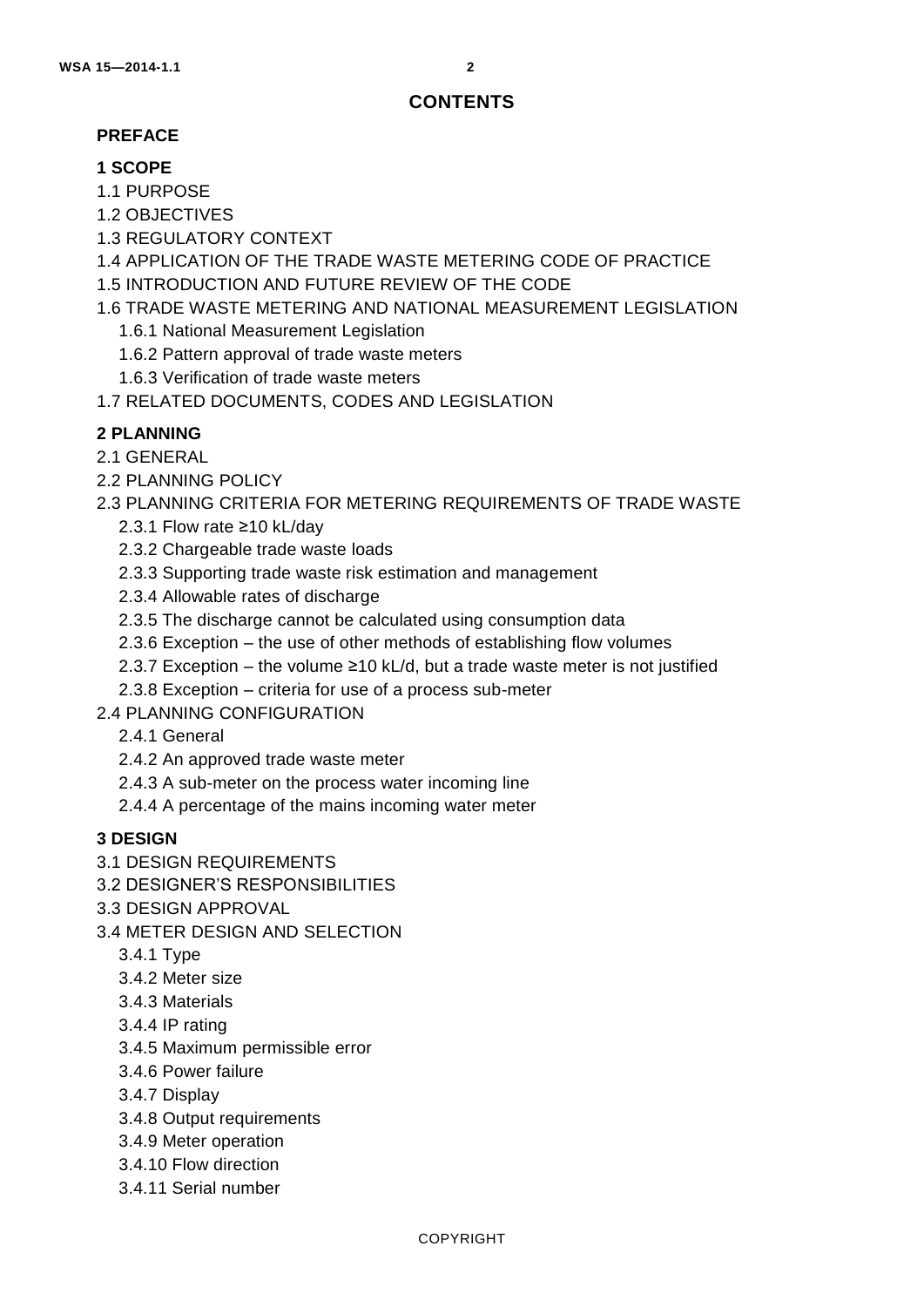3.4.12 Security

3.5 OTHER DESIGN REQUIREMENTS

- 3.5.1 Flow rate
- 3.5.2 Flow disturbance
- 3.5.3 Meter installation
- 3.5.4 Electrical isolation
- 3.5.5 Electrical continuity
- 3.5.6 Electromagnetic interference

#### **4 SELECTION**

- 4.1 GENERAL
- 4.2 CRITERIA

4.3 MANUFACTURER'S GUIDES AND MANUALS

#### **5 INSTALLATION**

- 5.1 DOCUMENTATION
- 5.2 OTHER SPECIFIC REQUIREMENTS
	- 5.2.1 Training and accreditation of personnel
	- 5.2.2 Design Drawings and Specification

#### **6 COMMISSIONING**

#### **7 MAINTENANCE**

- 7.1 GENERAL
- 7.2 POLICY
- 7.3 REPLACEMENT SCHEDULE
- 7.4 SUBSEQUENT VERIFICATION
	- 7.4.1 General
	- 7.4.2 For meters of a size not exempt from the Act
	- 7.4.3 For meters of a size exempt from the Act
- 7.5 ELECTRONIC CALIBRATION

7.6 TRADE WASTE METER COMPLIANCE FAILURE

#### **8 METER REPLACEMENT AND DISPOSAL**

- 8.1 GENERAL
- 8.2 REPLACEMENT OF METER
- 8.3 METER DISPOSAL

#### **9 METER READING**

9.1 GENERAL 9.2 RESPONSIBILITY 9.3 ACCESS TO SITE 9.4 ACCESS TO DATA 9.4.1 General 9.4.2 Reading frequency 9.5 AMR AND AMI CONSIDERATIONS 9.6 AUDITING

#### **10 WORK HEALTH AND SAFETY**

10.1 GENERAL 10.2 STRAY ELECTRICAL CURRENT AND EARTH LEAKAGE 10.3 MANUAL HANDLING